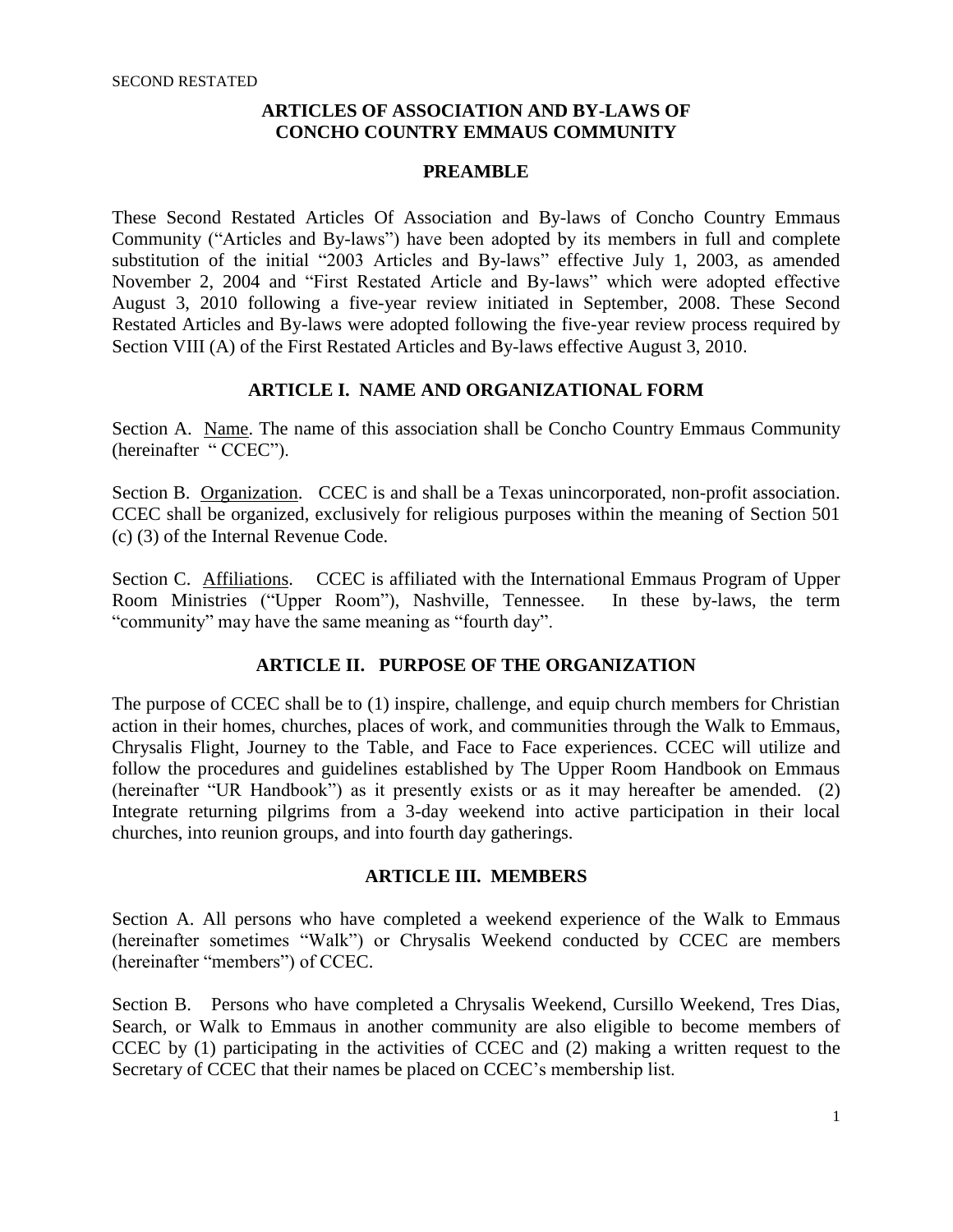Section C. Voting Rights of Members. All persons who meet the qualifications set forth in Section III (A) and (B) above are members of CCEC. However, to acquire voting rights in the event any matter is submitted to the CCEC as a whole for a vote, a member must either (1) be listed on CCEC's data base for team selection use or (2) have completed and filed with CCEC a team service form. Any member may withdraw his/her membership in CCEC by written or email notice delivered to the Secretary of CCEC.

## **ARTICLE IV. BOARD OF DIRECTORS**

Section A. Purpose of the Board. The governance and direction of CCEC shall be vested in the Board of Directors ("board"). The board will govern primarily by the formation of broad policy. The board shall have general oversight in all matters relating to CCEC's Emmaus Walks and Chrysalis Flights, subject to the provisions of the Upper Room rules and policies. The board shall have the rights and obligation of Directors of CCEC as provided in these Articles and By-Laws.

Section B. Composition of the Board of Directors. The board will consist of the following Directors: twelve (12) lay members ("lay members") as voting members; three (3) clergy ("clergy") as voting members, one (1) Community Lay Director ("CLD") as a voting member; one or two (1-2) liaisons appointed by the Concho Country Chrysalis Community ("CCCC")(only one of whom shall be a voting member); one (1) Community Board Representative as a voting member; and one (1) Registrar as a voting member.

Section C. Terms of Office.

1.) Lay members shall serve a three (3) year term. The lay members shall be grouped into three classes of four Directors each. One class of Directors shall stand for election each year. Lay members must be non-clergy and members of CCEC and cannot succeed themselves in consecutive terms.

2.) Clergy members shall serve a two year term. The Community Spiritual Director (CSD) will be one of the three clergy on the board and serve a one year term.

3.) The Community Lay Director (CLD) shall serve a one year term as CLD and prior to assuming the role of CLD will serve as Community Lay-Director in Training (CLDIT). In the event the CLD is at the time of his/her election serving as a lay member of the board, the CLD shall continue to be a lay member of the board. The CLD shall serve a one-year term from June 1 until May 31.

4.) The Community Board Representative (CBR) must be a member of CCEC and is elected for a four year term beginning on June 1 and ending on May 31, four years thereafter. The CBR cannot serve for consecutive terms to give all an opportunity to serve. Due to the overwhelming responsibility of this position this position may require an additional person to assist the CBR, which would require board approval, and that person would become a member of the board and would be a voting member also.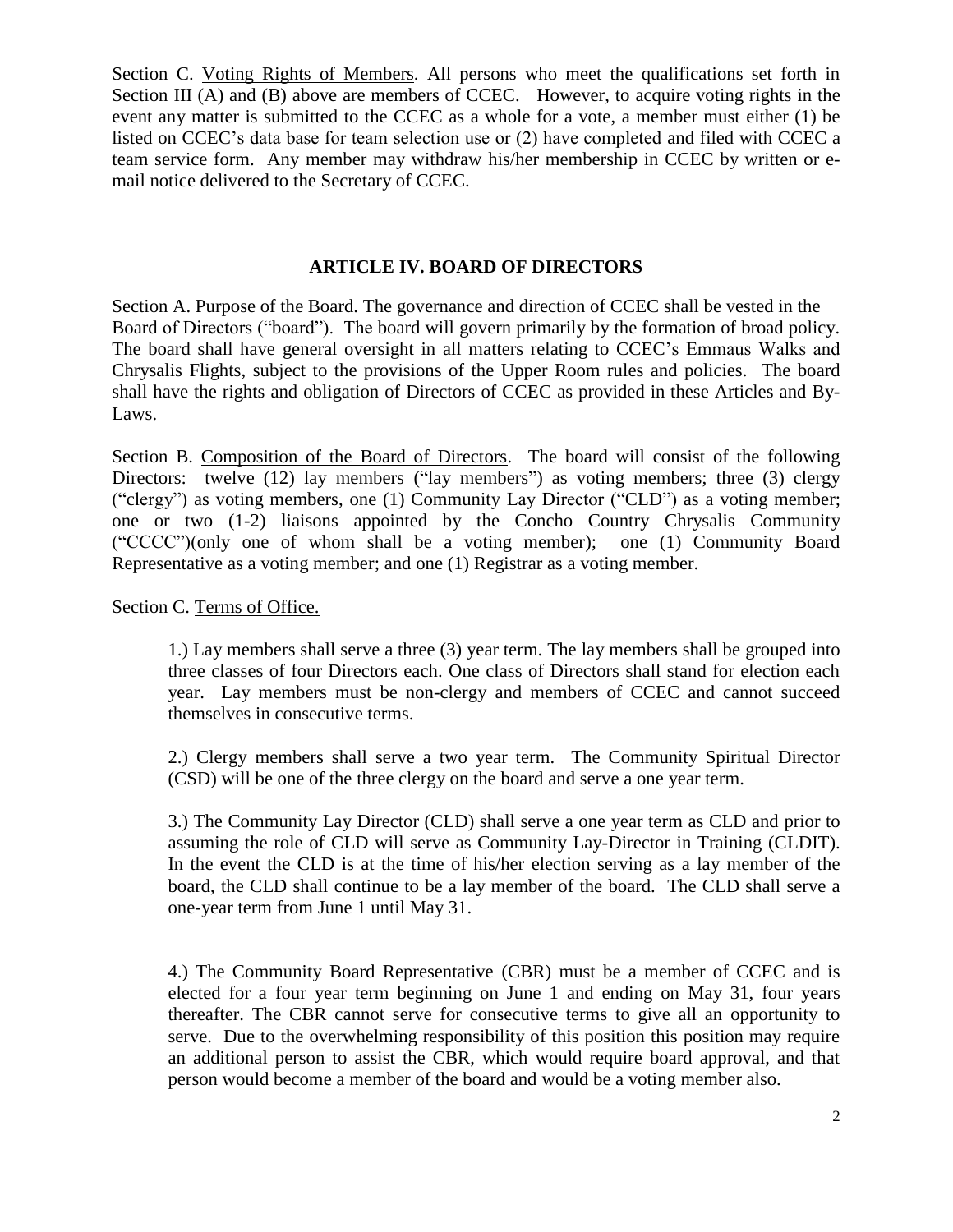5.) The immediate past Chairperson of the Board shall serve for one additional year as a Director regardless of whether the normal three-year term of the class in which the Chairperson was elected has expired. If serving in a three-year term class of Directors then the immediate past chairperson shall continue to be a voting Director, If serving for a fourth year, he/she shall be a voting member as an ex-officio Director.

6.) Unless otherwise provided, the term of office for lay members and clergy members shall begin immediately upon their election in May and shall terminate upon the election of their successor.

Section D. Election of Board Members.

1.) Lay Members. Four lay members shall be elected by the Board of Directors at the regular May meeting of the board each year. The nominating committee shall prepare and present to the board no later than the regular April board meeting a list of potential nominees for lay members to the board. Members may submit potential nominee(s) to the nominating committee, for its consideration; these nominations must be submitted in writing to the Secretary of CCEC at least 30 days prior to the April board meeting. The board shall, upon consideration of the potential nominees and any nominations by any of the Directors, elect four (4) lay members to replace the outgoing lay members.

2.) Clergy Members. Clergy members, including the CSD, to be eligible for nomination must meet the qualifications as defined in the UR Handbook and must be members of CCEC. Clergy members and the CSD shall be nominated and elected in May by the board in the same manner and at the same time as lay members, except that all three are elected.

3.) Community Lay Director. To the extent practical, the CLD shall be elected by the board at least six (6) months prior to the regular meeting of members in May from nominations submitted by the nominating committee, other board members, and the existing CLD. The person so elected shall serve as a Community Lay Director in Training (CLDIT) until June 1, at which time that elected person shall become the CLD and replace the incumbent CLD.

4.) The Community Board Representative. The CBR shall be elected by the board at the regular meeting of the board in February of the year the term of the incumbents terminates.

Section E. Experience Requirements. To be eligible for nomination as a Director, the member must have served on an Emmaus or Chrysalis team, must be active in a reunion group, and at least five (5) of the fifteen (15) lay and clergy members must have been a Lay or Spiritual Director on a Walk to Emmaus, a Chrysalis Flight or a Chrysalis Journey. To preserve the ecumenical nature of CCEC, it is recommended that a variety of congregations and denominations be represented on the board.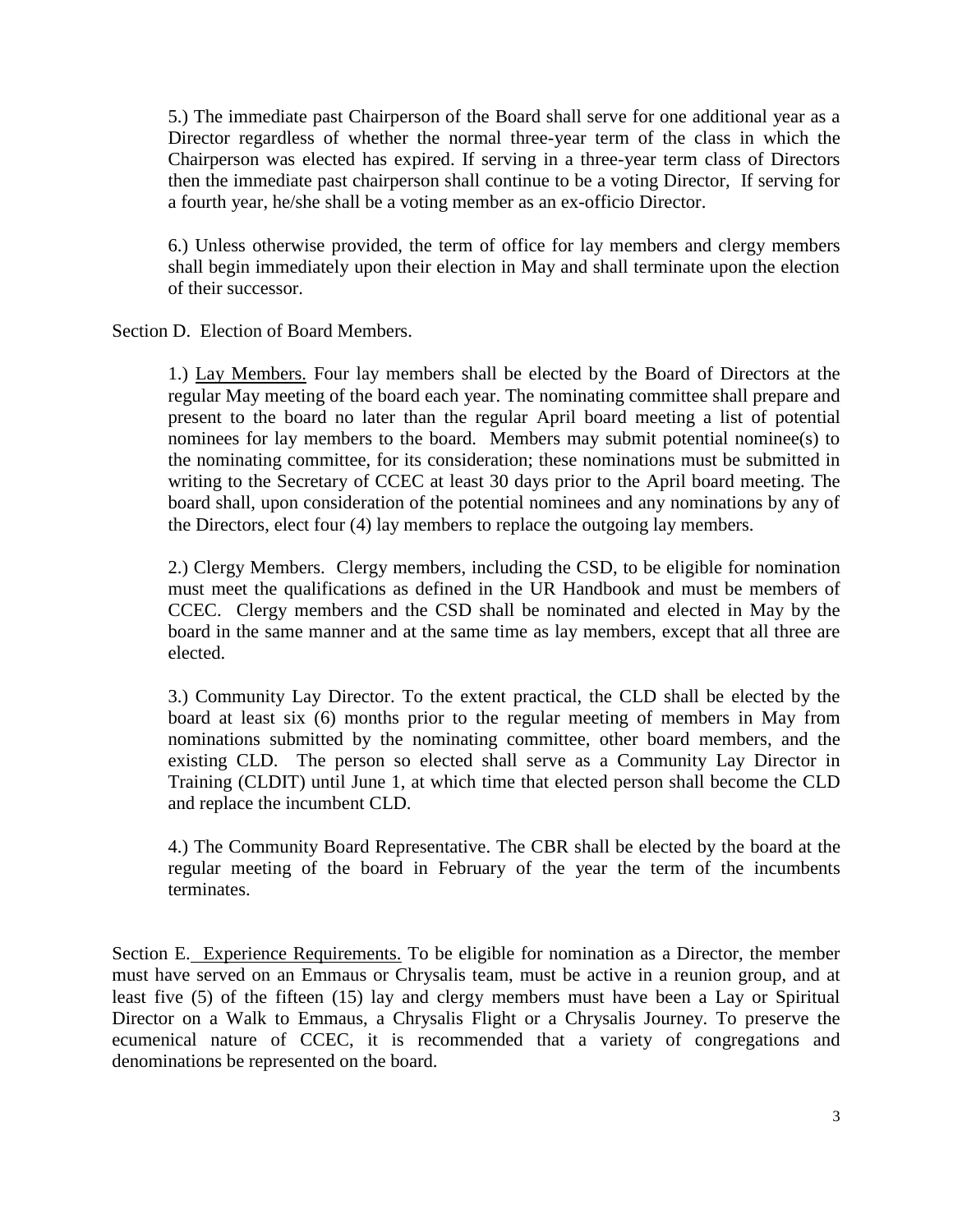Section F. Vacancies. Directors may resign from the board by submitting a letter to the Chairperson. The Chairperson may nominate persons to fill vacancies on the board and entertain nominations from the board, and the board shall then elect persons to fill vacancies on the board until the regular term of the replaced Directors expires. The board, following such election, should still meet the requirements of Article IV, above. Directors elected to fill vacancies are eligible for election for a full term by CCEC at the expiration of the partial term in which they have served.

Section G. Removal. Any Director may be removed from that position, with or without cause, by an affirmative vote of at least ten (10) of the then sitting Directors or if there are less than ten (10) sitting Directors, then by a two-thirds (2/3) vote of the then sitting Directors. A Director, the subject of a motion to remove, shall be entitled to vote on the matter, if said Director has voting rights.

Section H. Appointment of CCCC Liaisons. The board shall appoint at least two (2) and no more than three (3) of its Directors as liaisons to the CCCC board. This appointment shall be made at the regular meeting of Directors in June unless the Chairperson or Co-Chairperson directs otherwise.

Section I. Regular Board Meetings. The board shall meet on the first Tuesday of every month, at least one hour preceding the CCEC fourth day gathering. Meetings shall take place in the same facility where the fourth day gathering will be held.

Section J. Special Meetings. Special meetings of the board may be held as determined and called by either the Chairperson, the Co-Chairperson or at the request of at least three Directors. Notice by first class mail addressed to the mailing address of the Directors shown on the mailing list maintained by the Secretary of CCEC or e-mail shall be made to each Director at least seven (7) days prior to the meeting. The notice must, at a minimum, state the date, time and place of the meeting and the matters to be considered at the meeting. Directors may waive their right to notice of a special meeting by making such request in writing or by email.

Section K. Quorum Requirements and Voting Rights. Attendance of a regular or special board meeting by five (5) or more Directors shall constitute a quorum. Each Director, unless otherwise provided for in these Articles and By-laws shall have one vote. Directors may cast votes by or through a written proxy, however such proxies must be written, signed by the delegating member and presented to the recording officer of the meeting at least 30 minutes prior to the beginning of the meeting. A majority vote shall be sufficient to pass a measure unless otherwise provided by these by-laws.

Section L. Newsletter/Website. The board may approve a newsletter, website, or other social media for CCEC. If a newsletter, website, or other social media site is maintained for CCEC, the board has oversight authority over said newsletter, website, or social media site, and may by majority vote, vote to dissolve or remove such newsletter or website and/or change the publisher or webmaster of such site. The Chairperson will nominate a person and/or persons to publish a newsletter or be webmaster for a website or social media site, if any are to be utilized, and such nomination will be voted upon by the board.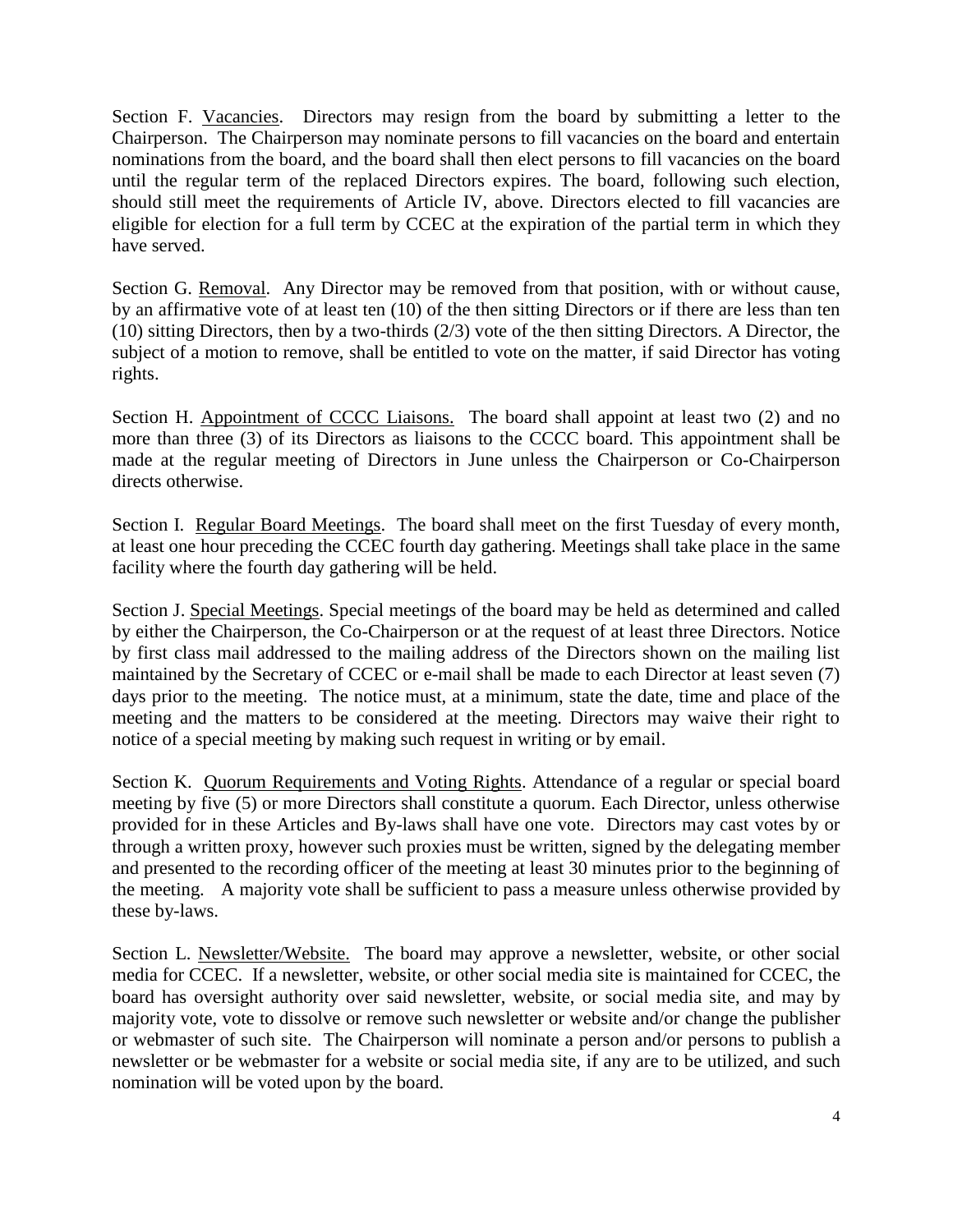Section M. Fourth Day Gatherings. The board has general oversight in all matters relating to CCEC, including monthly fourth day gatherings, and for nominating and electing a CLD and a CSD to preside over such gatherings. Fourth day gatherings will follow the guidelines as set out by the Upper Room Handbook.

Section N. Chrysalis Board of Directors. The CCEC Board reviews and approves actions by the Concho County Chrysalis Board of Directors. The Chrysalis Board of Directors shall follow all rules and policies of Upper Room and shall form board policy for the Concho Country Chrysalis Community.

### **ARTICLE V. OFFICERS**

Section A. Designation of Officers. The officers (hereinafter "officers") of CCEC and their job descriptions are as follows:

- 1. Chairperson of the Board of Directors ("Chairperson")
	- (a) Presides at all meetings of the board;
	- (b) Develops board meeting agenda;
	- (c) Serves as ex-officio, voting member of all committees;

(d) Serves as an ex-officio, voting member one (1) year after leaving office if the normal term of the class in which he/she was elected has expired;

(e) Calls special meetings of the board when necessary;

(f) Serves as board contact person for communications with facilities ("walk venues") at which Walks will be conducted, e.g., Christ the King Retreat Center (hereinafter "CKRC");

(g) Schedules Walks to Emmaus with the proper person at walk venues;

(h) Provides, if applicable, information for CCEC's newsletter and/or CCEC website or social media site; and

(i) Appoints a nominating committee each year and appoints persons to other committees that might be created by the board.

2. Chairperson-elect of the Board of Directors

(a) Presides at the meetings of the board in the event the Chairperson is unable or not willing to preside; and

(b) Assists the Chairperson with such matters as the Chairperson may reasonably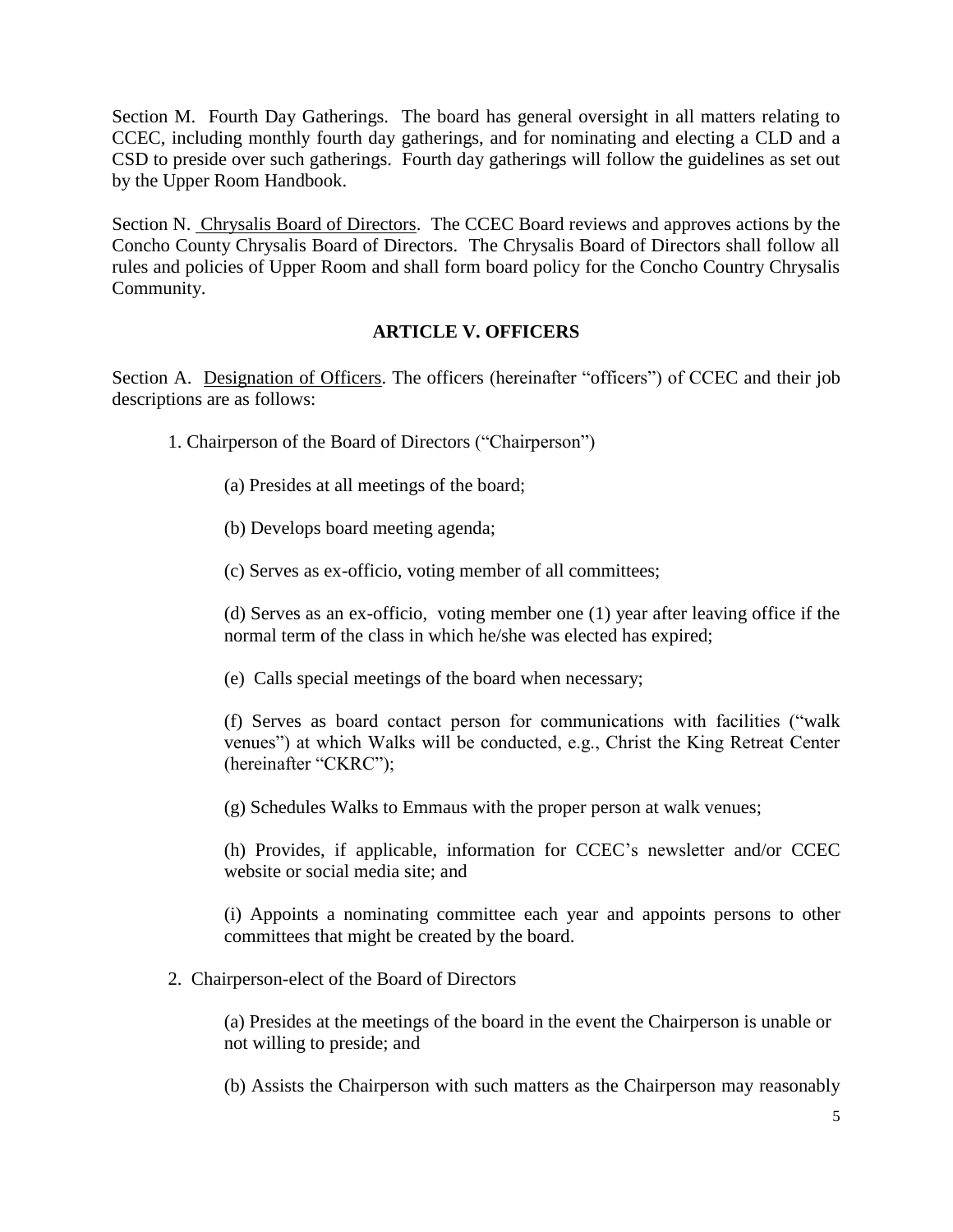request.

(c) Will train to be and serve as Chairperson the next year, unless not approved to be chairperson by the board by a majority vote at the May election, or unless he/she provides notice at the May election he/she no longer wants to serve as chairperson.

(d) If nominated for this position, the nominee should reflect as to whether he/she is willing to serve as chairperson the next year as the "chairperson-elect " year is a training year for the chairperson position.

#### 3. Secretary

(a) Records or designates persons to record minutes of the meetings of the board and members;

(b) Presides at board meetings in the absence of the Chairperson and Co-Chairperson;

(c) Provides written communications on behalf of CCEC as needed;

(d) Maintains CCEC records in a bound volume(s) which shall include the current version and past versions (which past versions shall be conspicuously labeled) of CCEC Articles and/or By-Laws, including amendments, minutes of the members and board meetings, written reports of committees, and formal correspondence of CCEC;

(e) Provides, if applicable, information for use in the CCEC newsletter and/or CCEC website;

(f) Provides copies of documents from CCEC records as needed; and

### 4. Treasurer

(a) Collects, distributes and records receipts, deposits and disbursements of CCEC funds;

(b) Presides at CCEC board meetings in the absence of the Chairperson, Co-Chairperson and the Secretary;

(c) Prepares and submits quarterly to the board, a "treasurer's report" which report shall include balance of cash on hand and outstanding debt owed by CCEC;

(d) Provides copies of treasurer's report as needed; and

(e) Serves as contact person for disbursements to childcare providers, Walk Lay Directors, appropriate members, scholarships and other entities as instructed by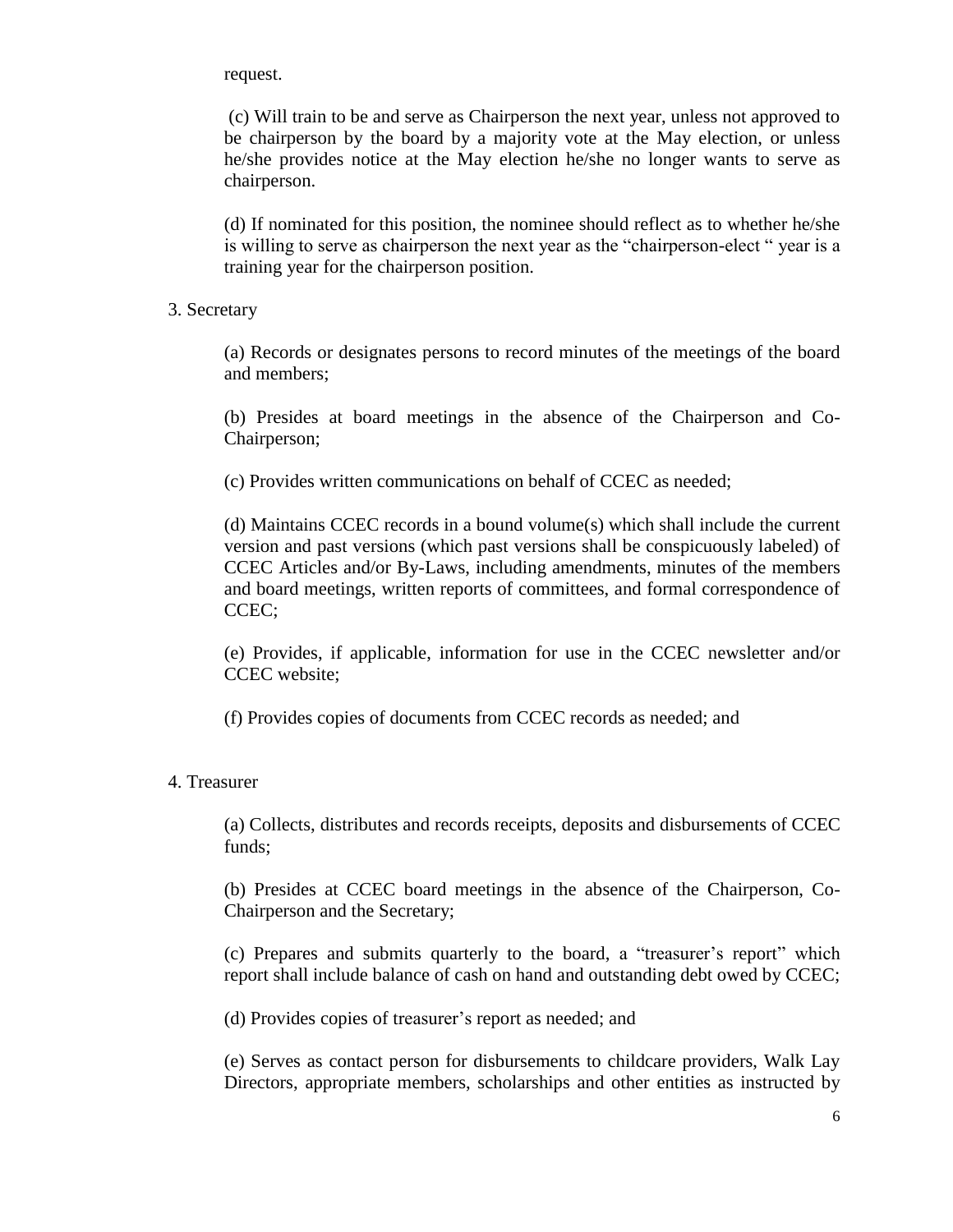the board;

(f) Receives applications for CCEC Walk scholarships, reviews and approves the applications in the manner provided by the board, and perform such other duties as the board may reasonably require; and

- (g) Receives and distributes CCEC mail to the appropriate persons.
- (h) Two (2) approved signatures are required for all checks over \$500.00.
- 5. Treasurer-Elect

(a) Performs the functions and duties of the treasurer in the event he/she is unable or unwilling to do so; and

(b) Assists the treasurer with such matters as the treasurer may reasonably request;

(c) Will train to be and serve as treasurer the next year, unless not approved to be treasurer by the board by a majority vote at the next May election, or unless he/she provides notice at the May election he/she no longer wants to serve as treasurer; and

(d) If nominated for this position, the nominee should reflect as to whether he/she is willing to serve as treasurer the next year as the "treasurer-elect " year is a training year for the treasurer position.

- 6. Community Spiritual Director ("CSD")
	- (a) Organizes and conducts the fourth day gatherings with the CLD;

(b) Provides, if applicable, information for use in the CCEC newsletter and/or CCEC website or social media site; and

(c) Implements procedures approved by the board regarding the worship portion of fourth day gathering activities.

7. Community Lay Director ("CLD")

(a) CCEC expressly opts to separate the functions of the Chairperson of the Board and the CLD as discussed on page 17 of The Board of Directors, a pamphlet copyrighted by Upper Room Books in 1997, Fourth Printing: 2010. As such, the CLD will not serve as Chairperson.

(b) The CLD serves as Community Lay Director In Training ("CLDIT") beginning with his/her election and continuing until the election of officers under Section V(C) below, during which time he/she shall not be a member of the board unless serving as a lay member of the board. The CLDIT shall assume duties as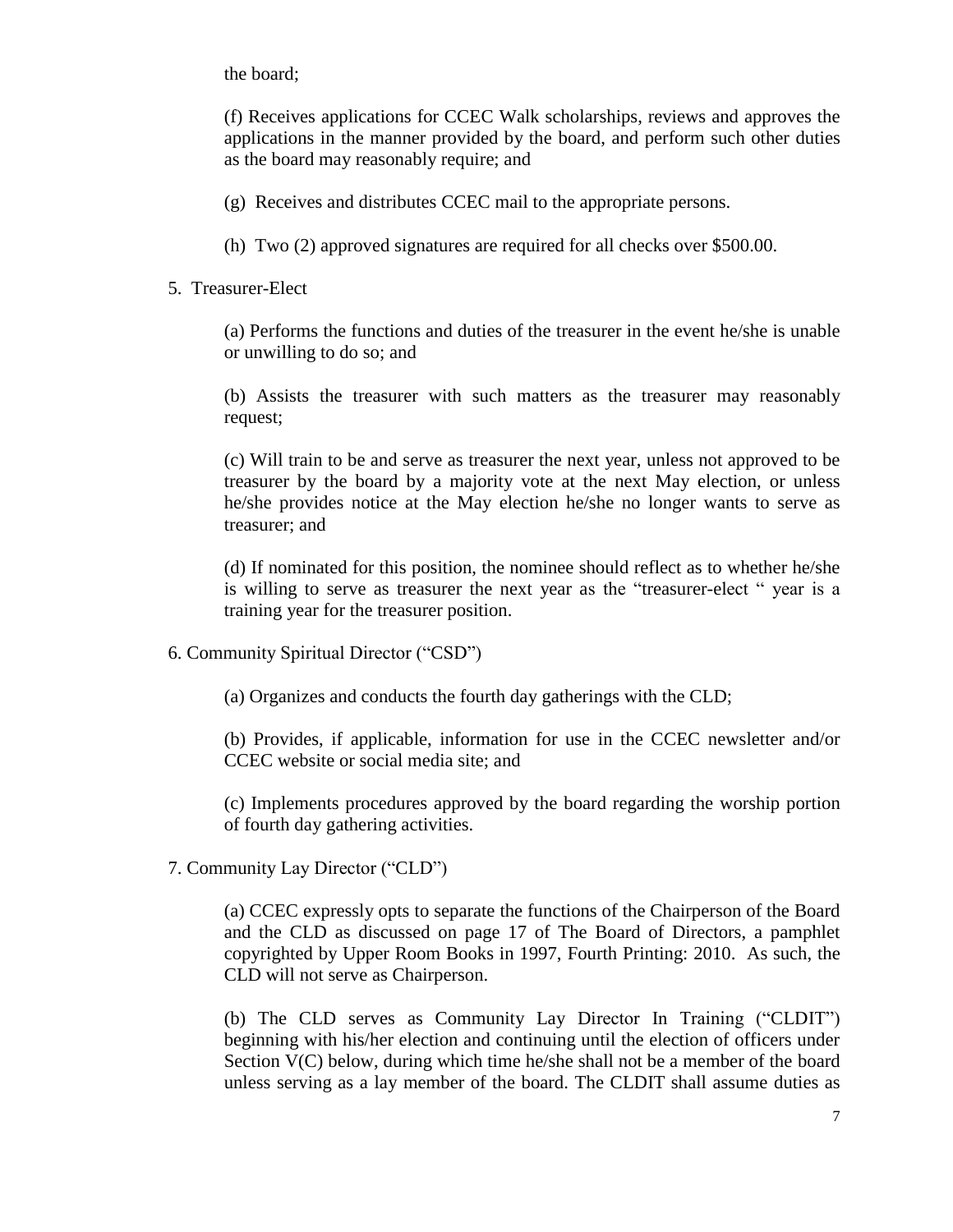CLD immediately following the election of officers under Section V(C) below, and shall at that time become a voting, ex-officio member of the board unless the CLD is already serving as a lay member of the board. in his/her regular board term and will not be considered an ex. The CLD will then continue officio member of the board. If a CLDIT is already a lay member of the board, he/she shall not lose his/her voting rights or membership on the board during his/her tenure as CLDIT. A CLDIT assists the incumbent CLD in preparation and training to assume his/her duties as CLD.

(c) The CLD/CSD organizes and conducts the fourth day gatherings except in the month of July as Chrysalis leads this gathering, and Chrysalis collects the offering in July and August.

(d) The CLD presides at the fourth day gathering;

(e) The CLD arranges for the "fourth day talk" and music team for fourth day gatherings;

(f) The CLD works with the Chairperson to make arrangements for facilities for any meetings of all the members;

(g) The CLD makes arrangements for childcare for fourth day gatherings;

(h) The CLD provides information, if applicable, for use in the CCEC newsletter, and/or CCEC website; and

(i) The CLD trains the CLDIT.

8. Community Board Representative ("CBR")

(a) Submits for board's consideration and approval, preferred dates and locations for CCEC's Walks; (Christ the King Retreat Center)

(b) Schedules and oversees local Upper Room Leadership Development Events, (LDE), lay director training, local board representative training, community board representative training, and walk support training.

(c) Confirms that lay directors of Walks, board representatives, and walk support team coordinators serving on Walks complete the training required within 15 months of the scheduled Walk;

(d) Represents opinions and viewpoints to the CCEC board, even over his/her own opinions;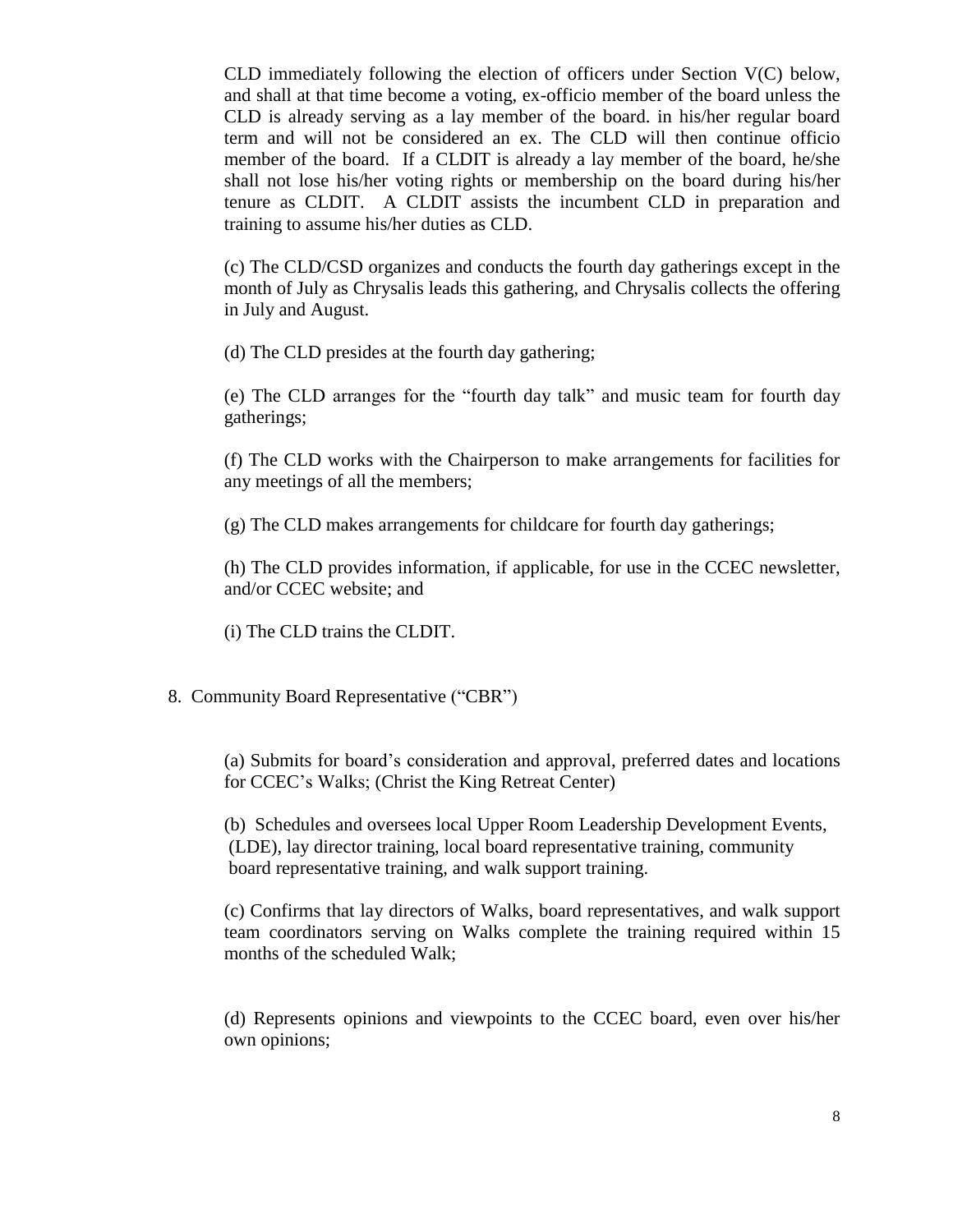(e) May write articles, if applicable, for the CCEC newsletter, website, or social media site.

(f) Serves as chairperson of the team selection committee;

(g) Insures that CCEC is on the mailing list of Upper Room Ministries, Nashville, Tennessee for updates and supplements on Emmaus and Chrysalis manuals, materials, policies and procedures. Also is responsible for forwarding these manuals and materials to all clergy members.

### 9. Registrar

(a) The Registrar's term in office will be a three year term, beginning in January, and ending in December of same year.

(b) In July of the final year, (or before) a registrar in training shall be appointed by the board of directors in order to take over in December from the outgoing registrar.

(c) The registrar shall be responsible for receiving all application for CCEC walks and approvals of same applications received from the Treasurer in the manner required by the board. The registrar shall review all applications to insure they are complete and bear all required signatures and fees are collected.

(d) In the event an application is incomplete and does not bear the required signatures or all fees are not collected at the time the application is received, the registrar shall contact the lay director to correct such deficiencies in the application, and will not be considered for the walk until all above is corrected.

(e) The registrar may receive application fees, but shall upon receipt, immediately submit same to the Treasurer.

(f) The registrar shall also apprise the lay director and community board representative of pilgrims attending the walk and updates to same.

Section B. Selection of Officers.

1. Officer Positions That Must Be Chosen From Incumbent Directors. With the exception of the Community Spiritual Director, Community Lay Director, and the Community Board Representative, officers must be chosen from the then sitting Board of Directors.

2. Holding of Multiple Offices. Unless the board passes a resolution to the contrary, no officer may be elected or serve in more than one office at a time.

Section C. Election of Officers. With the exception of the CLD and the CBR, all officers, including Chairperson and Co-Chairperson, shall be elected by the board in May after the regular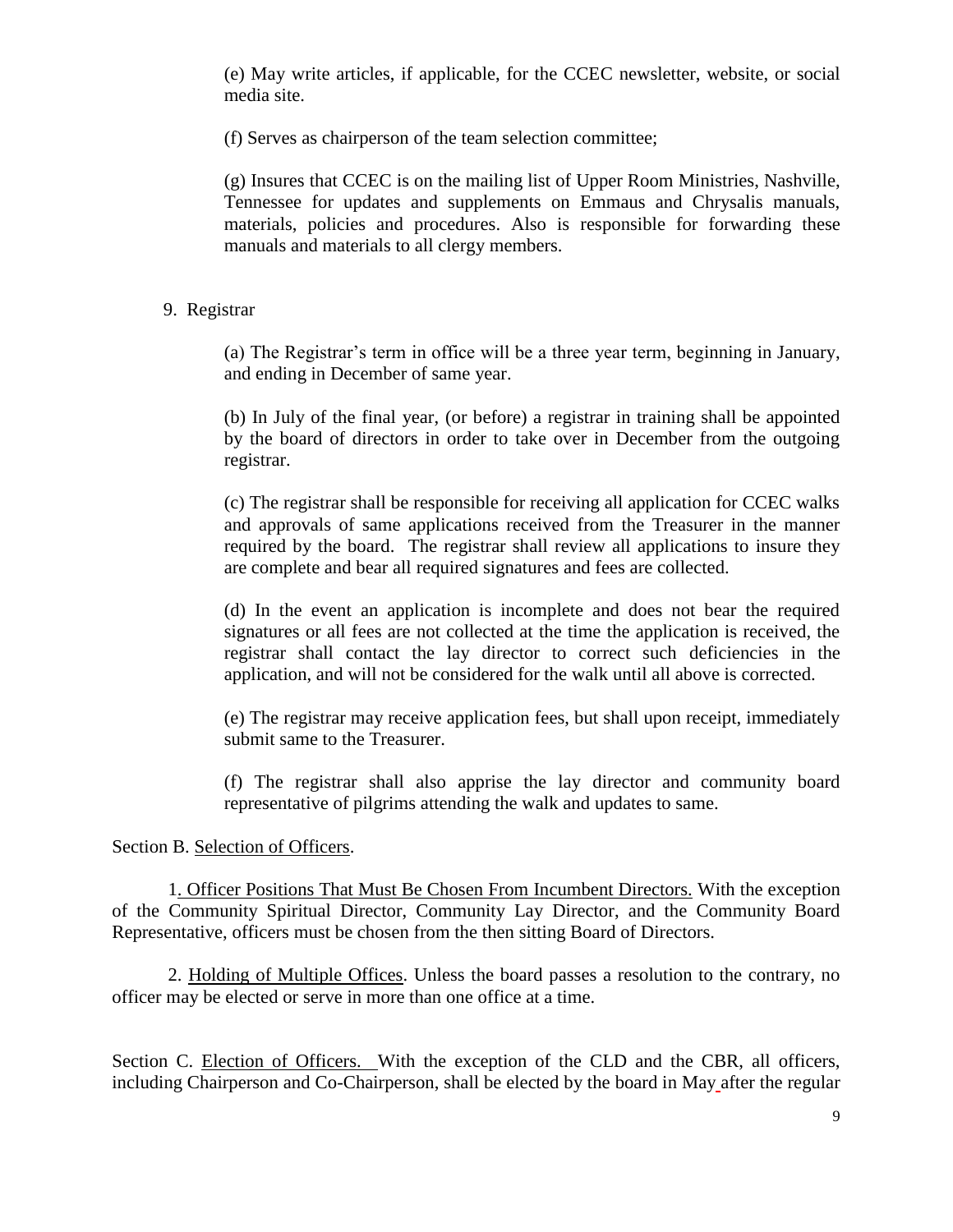board meeting in May is adjourned. The newly elected board including the existing Chairperson, will reconvene after the fourth day gathering of members in May (or immediately after the regular May meeting if there is not a fourth day gathering that evening) and elect a new Chairperson. Once elected, the new Chairperson will preside and all other officers will be elected by the newly elected board. These officers shall hold office until their replacement is elected or they are removed.

Section D. Removal. Officers may be removed from office with or without cause by a two-thirds (2/3) vote of the members present and voting at the member meeting at which a motion to remove is submitted.

Section E. Vacancies of Officer. Unless otherwise provided for in these Articles and By-laws, the Chairperson shall nominate persons to serve the unexpired term of any vacant officer's position and the board shall vote on such nomination to office.

## **ARTICLE VI. COMMITTEES**

Section A. Creation And Purpose. The board may from time to time create committees as it deems appropriate to support CCEC's Walks and maintain the spiritual vitality and fellowship of CCEC, and enhance the administration of CCEC and its board.

Section B. Standing Committees. Unless the board passes a resolution to the contrary, CCEC will create the following as standing committees of the board and all will be appointed by the Chairperson:

1. Nominating Committee. This committee shall be made up of Directors who will be appointed by the Chairperson. The Chairperson shall also appoint a Director to chair this committee. The duties of this committee shall include presenting nominees for election to the Board of Directors, CLD, CSD, LD, CBR, Board Representatives, and such other duties as the board may reasonably require. This committee will submit its list of potential nominations for Directors and CSD at the regular April board meeting. The committee shall also submit a list of potential nominees for CLD for the board's consideration at the November regular meeting of the board. Nominees for Walk LD and SD are needed at least 18 months in advance, and nominees for CBR are needed every three (3) years in December.

2. Team Selection Committee. This committee shall be broken into a women's team selection committee and a men's team selection committee and will perform duties set forth in the UR Handbook. This committee will be appointed in August by the Chairperson. It will meet as needed to select team members for Walks for the next year. It will not select LD's, SD's, or board representatives. The Chairperson, with input from the board, will appoint members to this committee. The CBR shall chair this committee. The SD, the LD for the team being chosen, and his/her board representative will also be members of the committee. The remaining members of the women's team selection committee will consist of women members and the remaining members of the men's team selection committee will consist of men. Each committee shall also consist of three or four non-board members (lay directors and prior board members from past years are eligible) who have a broad awareness of the Emmaus fourth day membership and a solid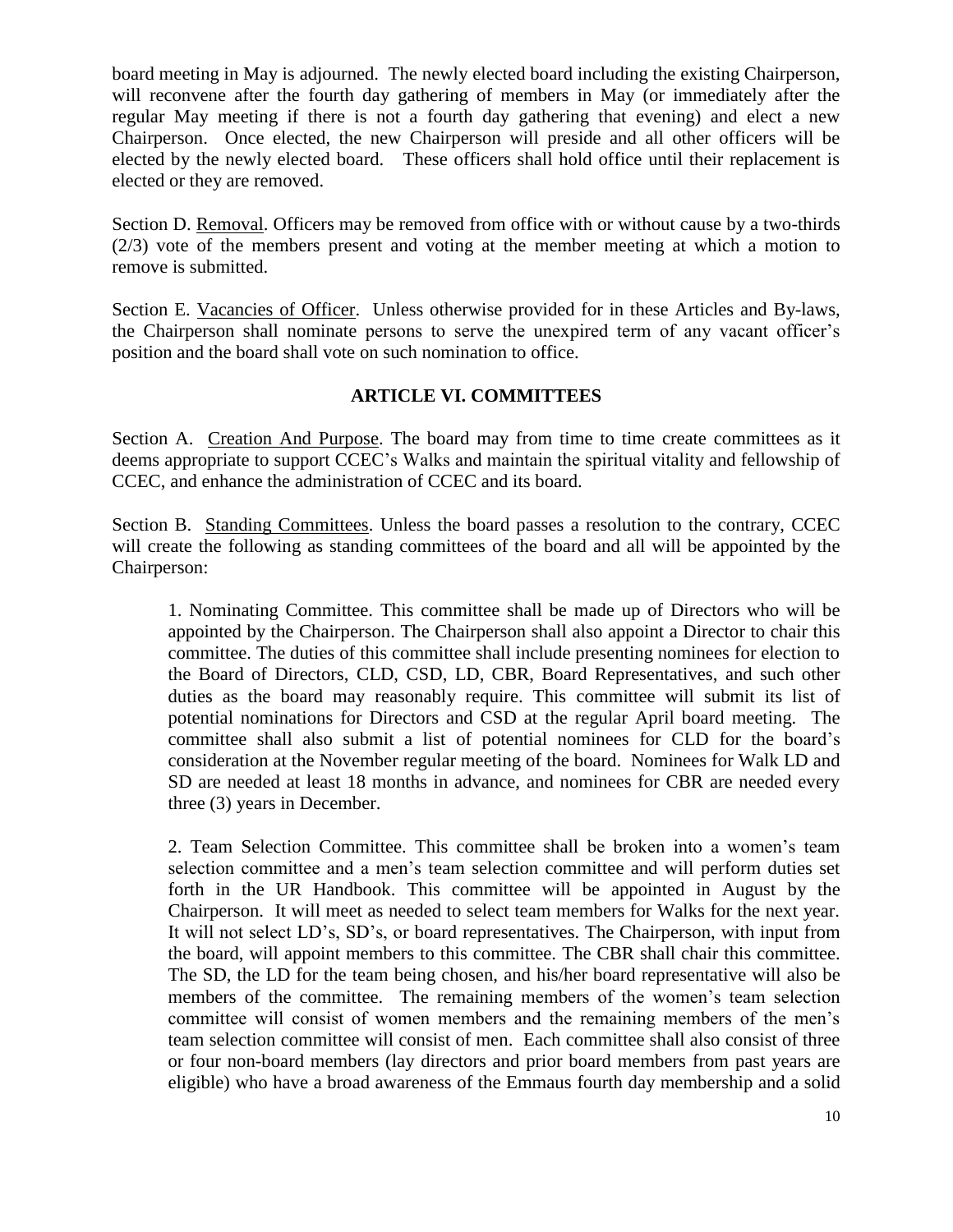understanding of team needs.

3. Fourth Day Gathering Committee—This committee is chaired by the CLD and members are selected by the CLD. The committee assists the CLD with music, speakers, sound system, overhead presenter, lyrics to songs, etc. for gatherings.

4. Group Reunion Committee—This committee encourages new pilgrims and members to join reunion groups, and helps members find reunion groups.

5. Database Committee—This committee maintains a database of all persons who have attended a Walk and updates the database after each Walk to reflect pertinent data for each pilgrim who attended the Walk and updates team member participation.

6. Progressive Servanthood Committee—This committee is appointed by the Chairperson and maintains and updates a list of men and women who have been recommended as potential future lay directors, and provides recommendations to the team selection committee as to persons on the list who need to be on future teams in particular capacities to help those persons become qualified to be a potential lay director. Upon completion of the process of being qualified for lay director, then this committee provides recommendations to the nominating committee for possible lay directors.

7. Communication Committee—This committee sends out reminders of future meetings to the members of CCEC by email, facebook, and on the CCEC website.

8. Executive Committee----The committee shall meet at the discretion of the Chairperson and shall be comprised of the Chairperson, Past Chairperson, Chairperson – Elect, Secretary, Treasurer, Community Board Representative, Community Spiritual Director, and the Registrar. The primary function of this committee is to discuss any items prior to the board of director's regular monthly meeting.

# **ARTICLE VII. CCEC---WALKS TO EMMAUS**

Section A. International Emmaus Movement Guidelines. CCEC shall follow the guidelines of the International Emmaus Movement in the formation of the three-day (72 hour) experience, known as "Walk to Emmaus" as set forth in the most current edition of the UR Handbook. In addition, the SD, Board rep, and LD for a particular Walk, shall complete all required training provided by Upper Room, and CCEC. This ensures a proven format and a common experience that should be trustworthy from weekend to weekend wherever Emmaus is being offered.

Section B. Board Oversight. The board shall have general oversight in all matters relating to CCEC's Walks and Chrysalis Flights. Subject to the provisions of Section  $V(A)(8)(b)$  above and the UR Handbook, the board shall set the dates and places for each Walk and Chrysalis Flight.

Section C. Selection of Walk Lay Directors. The board shall select lay directors for CCEC Walks after being provided a list of nominees by the nominating committee of men and women from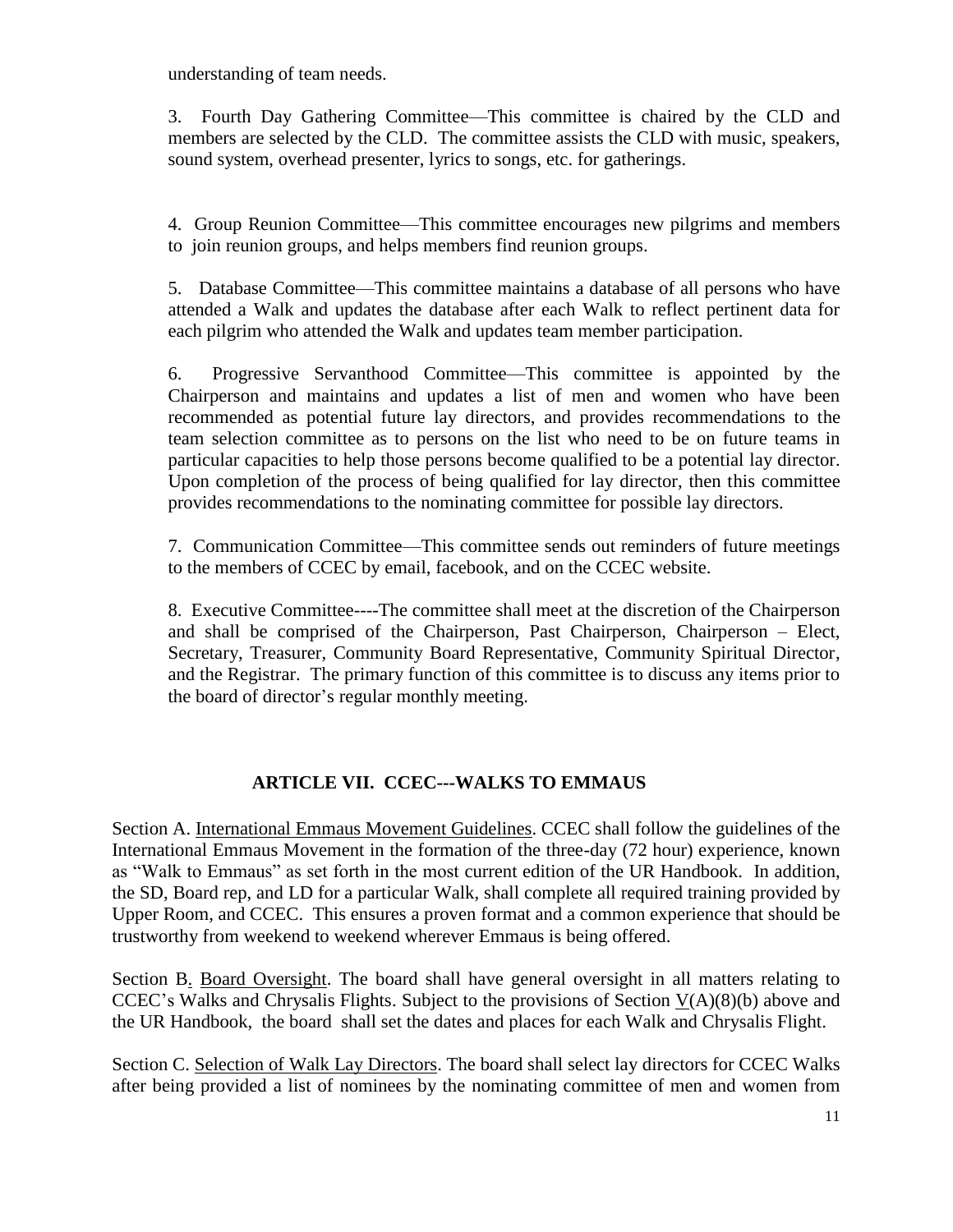the progressive servanthood list who are eligible or who can be timely qualified to be lay directors prior to the pertinent walk. The Chairperson shall (1) contact the recommended lay director to ascertain his/her willingness to accept the assignment and (2) notify the CBR of the LD's acceptance. To the extent practical, Walk Lay Directors shall be approved at least twelve months in advance.

Section D. Selection of Walk Spiritual Directors. The CSD, after consultation with the Chairperson, will provide the lay director for a future walk, a list of eligible clergy from which to select a Walk Spiritual Director. This list is from the website database entitled "Eligible Walk Spiritual Directors". The lay director will notify the Chairperson of his/ her choice. The Chairperson shall then (1) contact the recommended Spiritual Director to ascertain his/her willingness to accept the assignment and (2) notify the CBR of the SD's acceptance. To the extent practical, Walk Spiritual Directors shall be approved by the board at least twelve months in advance. The Walk Spiritual Director, once approved, will select the Assistant Spiritual Directors for the walk from an approved list provided to him/her from the CSD from the website database entitled: "Eligible Assistant Spiritual Directors". The ASD's should be selected as soon as practical by the SD after the team is selected and the SD shall provide names of the ASD's to the Chairperson and CBR at that time for board approval.

Section E. Experience and Attributes of Walk Lay Directors and Walk Spiritual Directors :

1. The Walk Lay Director shall, at a minimum, have served once as a table leader and once as an assistant table leader on a Walk; served at least twice as an assistant lay director on a Walk; served at least one time on a walk support team for an entire Walk weekend; and must have given at least two different Emmaus talks. Walk Spiritual Directors shall have participated as a member of a clergy team on at least two (2) Emmaus Weekends, Journey to the Tables, Chrysalis Flights and/or Face to Face Encounter, and shall have given at least two talks on an Emmaus Weekend, Journey to the Table, Chrysalis Flights and/or Face-to-Face Encounter.

2. Walk Lay Directors should be actively involved in their church, a reunion group/accountability group, and fourth day gatherings whenever possible.

3. Walk Lay Directors and Walk Spiritual Directors shall be willing to conduct the Walk as written in the lay and spiritual directors' manual available from the Upper Room in Nashville and be willing to follow board guidelines with further guidance and support from other Emmaus publications.

4. Walk Lay Directors, and Walk Spiritual Directors shall be committed to the task of directing a Walk and eager to organize, carry out, and successfully complete the weekend.

5. CCEC should strive to limit the service of Walk Spiritual Directors and Assistant Walk Spiritual Directors to no more than two (2) Weekend Emmaus Walks, Journey to the Tables, Chrysalis Flights and/or Face-to-Face Encounters experiences per year.

Section F: Board Member and CSD Service on a Conference Room Team. A board member serving on the conference room team in a capacity other than board representative is not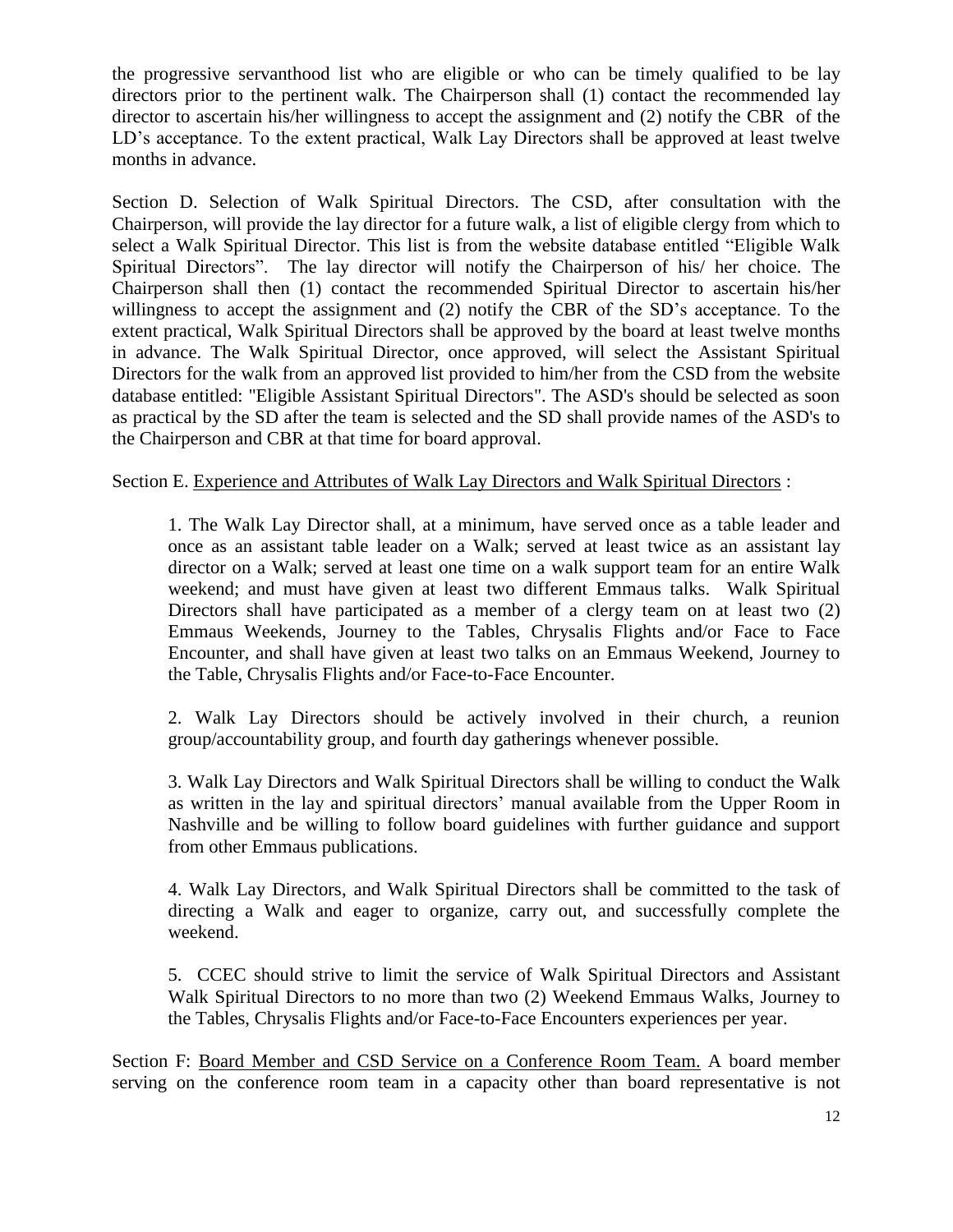forbidden, but such service should be rare and not normal practice. The Community Spiritual Director may serve on a CRT, when needed. A board member is not prohibited from serving on the WST.

## **ARTICLE VIII. REVIEW AND AMENDMENTS TO ARTICLES OF ASSOCIATION AND BY-LAWS**

Section A . Five Year Review. Pursuant to the UR Handbook, these by-laws shall be reviewed every five years beginning in 2010 in a manner from time to time prescribed by the board in each review cycle.

Section B. Submission Of Proposed Amendments. Proposed amendments to these Articles and by-laws may be presented to the board by any member one (1) month in advance of consideration by the board, and must then be approved by a majority vote of Directors attending a duly convened meeting of the board, for submission to the members for adoption.

Section C. Adoption By Members. No amendment to these Articles and by-laws shall be effective unless approved by the board as provided above and adopted by a two-thirds (2/3) vote of the members present and voting at the member meeting to which such an amendment is submitted.

Section D. Suspension Of By-laws. These Articles and by-laws may be suspended by a twothirds (2/3) vote of the members present and voting at a regular meeting or a special meeting.

## **ARTICLE IX. ROBERT'S RULES OF ORDER**

Robert's Rules of Order, latest edition, shall be recognized as the authority governing the meetings of the members, the board and committees, in all instances where in its provisions do not conflict with these Articles and by-laws.

## **ARTICLE X. RESOLUTION OF DISPUTES**

The Bible commands members, as Christians, to make every effort to live in peace and resolve disputes with each other in private or within the Christian church. (Matt. 18:15-20; 1 Cor. 6:1-8). Therefore, in any dispute relating to the activities of the members, or CCEC, all parties are to cooperate in good faith to resolve the dispute using all forms of "alternative dispute resolution" consistent with Christian principles.

## **ARTICLE XI. DISSOLUTION**

Section A. Dissolution Procedures. The following procedures shall be followed to affect a dissolution of CCEC.

1. A written petition signed by (a) 25 members or (b) 10% of the members, with voting rights, whichever is less must be presented to the Secretary requesting a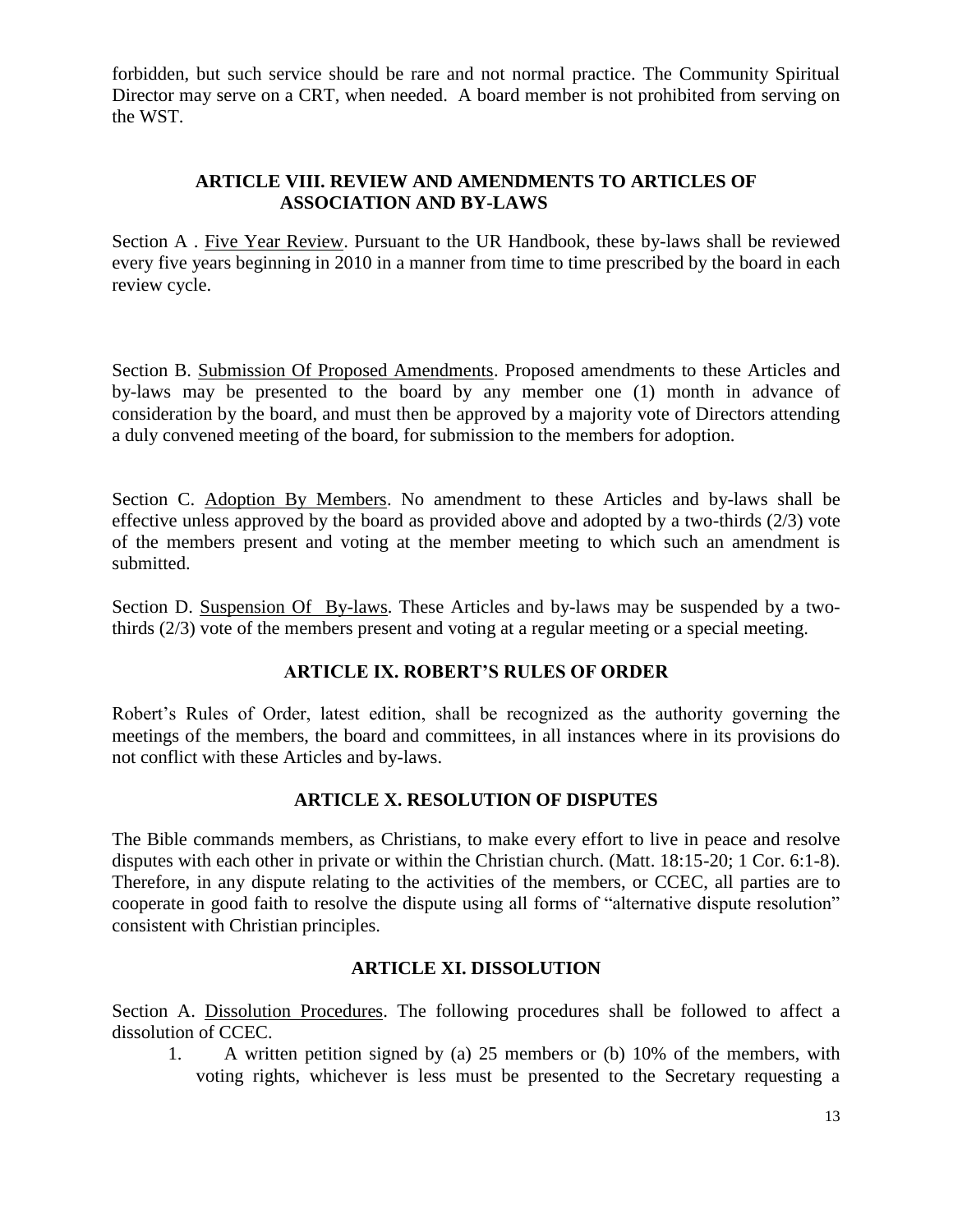dissolution of CCEC. This petition must specify with particularity the reasons for dissolution, a proposed payment of liabilities of CCEC, and a proposed distribution of remaining assets upon winding up of CCEC. The Secretary shall promptly deliver the petition to the Chairperson of the Board, and the board shall consider the petition, and, within four (4) months of delivery of the petition to the Secretary, shall, by formal motion and vote, make recommendations to the members of CCEC regarding whether the petition to dissolve should be approved. Notice ("members' notice") of the petition, and the board's recommendations shall be given to the members by (a) posting on the CCEC webpage for at least thirty (30) days prior to the regular meeting of the members at which the matter will be considered and acted upon and (b) announcing and making same available in writing at the regular meeting of the members held immediately preceding the regular meeting of the members at which the matter will be considered and acted upon. Following the members' notice, the members shall consider and act upon the petition no earlier than the completion of the notice and no later than three (3) months from the completion of the notice.

2. In the alternative to the procedures set forth in Subparagraph XII  $(A)(1)$  above, the board, by resolution approved by at least two-thirds 2/3 of the then sitting Directors, may recommend dissolution of CCEC to the members. This recommendation shall set forth with particularity the reasons for dissolution, a proposed payment of liabilities of CCEC and a proposed distribution of remaining assets upon winding up CCEC. Notice ("members' notice") of the resolution shall be given to the members by (a) posting on the CCEC web-page for at least thirty (30) days prior to the regular fourth day gathering of the members at which the matter will be considered and acted upon AND (b) announcing and making same available in writing at the regular fourth day gathering of the members held immediately preceding the gathering of the members at which time the matter will be considered and acted upon. Following the members' notice, the members shall consider and act upon the resolution no earlier than the completion of the notice and no later than three (3) months from the completion of the notice.

3. Upon the completion of the procedures set forth in Subparagraph  $XI(A)(1)$  or Subparagraph  $XI(A)(2)$ , CCEC shall be dissolved upon an affirmative vote for dissolution by two-thirds (2/3) of the members with voting rights attending the meeting at which the matter is considered.

Section B. Winding Up. Upon the dissolution of CCEC, the Board of Directors shall, after paying or making provision for the payment of all the liabilities of CCEC, dispose of all the assets of CCEC to organizations organized and operated exclusively for charitable, educational, religious, or scientific purposes as shall at the time qualify as an exempt organization(s) under the Section 501 (c) (3) of the Internal Revenue Service Code of 1986 (or the corresponding provision of any future United States Internal Revenue Law), as provided in the petition for dissolution or the resolution for dissolution shall provide. Any such assets not so disposed of shall be disposed of by a Court of competent jurisdiction of the county in which the principal office of CCEC is located, to such organization or organizations as said Court shall determine, which is/are organized and operated exclusively for such purposes.